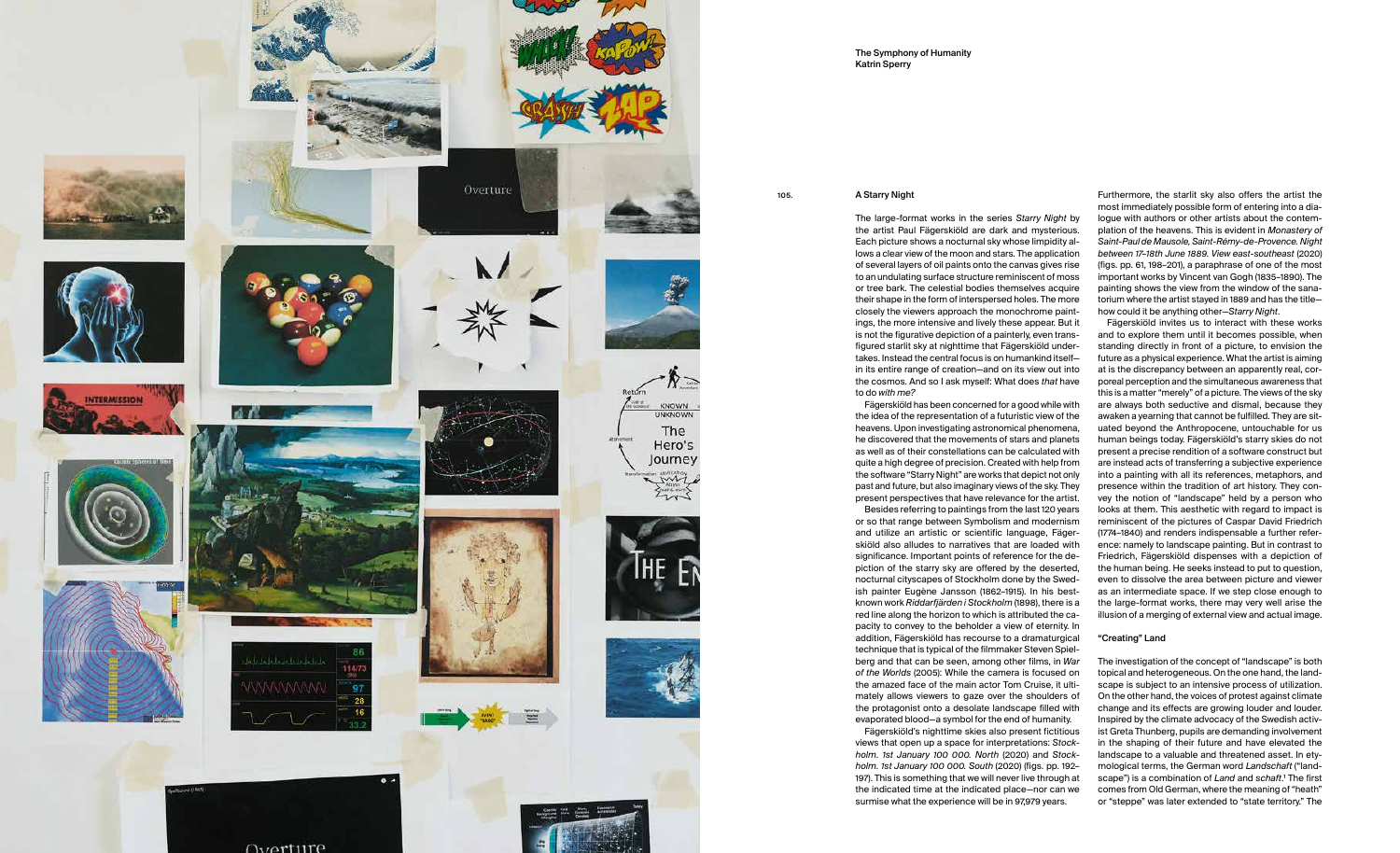106. 107. 107. The meaning that in turn serve as the basis for political actions, practices, myths and imaginative creations."7 Emblematic of homeland or fatherland, the concept of landscape also brings to expression a patriotic attitude. Fägerskiöld thematizes this orientation in his white flags (since 2009) (figs. pp. 46–72) and examines the ritual character of the representation of a group and its constant evaluation and confirmation.

What happens, however, when the referential system of a flag is disrupted? When a flag is deprived of its purpose, namely the visual transfer over a certain distance of information regarding an affiliation? On Fägerskiöld's monochrome surfaces, it is only delicate graphic elements that still allow inferences with regard to possible attributions. Omission as an artistic decision is apparent and, in analogy to the preceding works, points to the perception of the artist. At the same time, the fundamental question of his creative output is revealed: How do we create landscape through the act of imaging and especially through language as living space? What Fägerskiöld repeatedly refers to is the essential nature of language as an underlying technique for the attribution of meaning and for the establishment of a weltanschauung.

#### Language and Worldview

Language serves above all for distinguishing between perceptions and thereby supports the comprehension of the world in terms of significatory correlations. The researcher Wilhelm von Humboldt (1767–1835) as well considered language to be a contributing factor to our specific views of the world and situated the word as an image within our soul.<sup>8</sup> Among the fundamental elements of cognition and the concomitant weltanschauungen are sun, moon, and horizon—elements that appear repeatedly in Fägerskiöld's oeuvre. For example, the naming of the "sun" is always an act of construction: Not only does the sun offer us warmth or cause droughts, but we also owe our capacity for orientation and our potential for cognition to its light. The various spaces of time in the starlit skies as well as the motifs in the flags point to the fact that there exists no universally valid language, but that it is always necessary to inquire about authorship and reception. From what perspective do we confer meanings?

The history of landscape painting illustrates how we human beings turn ourselves into subjects who are capable of action and constitute ourselves in historical space as well as within institutional structures and definitions. This facilitates the establishment of order and the acquisition of understanding not only in the present, but also retrospectively. Fägerskiöld's oeuvre offers a multifaceted foundation for that undertaking. At the same time, the artist summons us to become aware of our language, a faculty that seeks not only to emphasize but simultaneously to open perspectives.

In the newspaper *Die Zeit*, I read an article about the researcher Reinhard Genzel, who in October 2020 was awarded the Nobel Prize in Physics by the Royal Swedish Academy of Sciences for his discovery of the black hole in the Milky Way.9 The gravity of black holes is so immense that they swallow light and all accompanying information—they are the largest keepers of secrets in the universe. Motivated by the need for better understanding, Genzel would like to reveal those mysteries. If he is successful in that endeavor, he would simultaneously prove the well-known relativity theory of Albert Einstein to be false. Such a subversive act in physics seems scarcely imaginable and would cause a paradigmatic shift in our thinking. Thus the example of Genzel provides exemplary demonstration that what is relevant for our understanding is not physical statements but instead their interpretation—they leave their mark on the narratives through which we create meaning. Although we are aware that over the course of history we have always created new stories, it is not easy for us to allow alternative perspectives from one moment to the next. And Genzel himself will not be able to experience the fruits of his achievement and the recognition of his research. Our view of the world and our concomitant self-identification are firmly anchored in our actions and in our use of language.

# Blue Marble

A paradigmatic shift always leads to the dawn of a new era that shakes the foundations of our mental architecture—the construct that we have in order to be able to better understand. It is precisely here that Fägerskiöld identifies the potential of art: It opens up a space of interplay in which we can extend our language, address issues, question conventions, or consider alternatives. Art in its entirety is language that we can use individually to repeatedly learn anew as well as to *unlearn*. Fägerskiöld considers the task of the artist to consist of the formulation of a unique language that serves as a tool for making new contributions and achieving cognitive insights. Not only the scientist Genzel is a link in the long chain of the human species thirsting for knowledge, an ongoing series within which Fägerskiöld's artistic output also finds its place alongside the achievements of his predecessors and his inspired successors. A principle of cause and effect that remains perceptible much longer than we can imagine —like the echo of the Big Bang that is still resonating

suffix -*schaft* is related to the verb *schaffen* and in combination signifies something created through human activity. So *Landschaft* can also be understood as "image of space." In order to more precisely investigate the relationship between humankind and nature in terms of cultural history, a useful foundation is provided by landscape painting as an artistic genre that has been dominant for several centuries. In a landscape picture, it is never the case that the depicted segment of nature is merely imagined; what is additionally rendered is the attribution of meaning undertaken by the viewer of a place in nature.2 Hence landscape paintings are an expression of the reciprocal relationship between a view of the world on the one hand, and a collective as well as individual self-understanding on the other.

From Antiquity down to today, landscape as a pictorial genre has undergone developments proceeding differently according to the respective national context; towards the end of the 18th century, it achieved emancipation as a recognized genre.<sup>3</sup> Arising at that time was the idea of organic life—a "whole" that was said to be infinite and could only be thought.<sup>4</sup> According to the philosopher Helmut Rehder (b. 1927), contemplation of the landscape plays an important role in this cognitive insight. Because it was only in beholding nature that the theretofore dominant dualism of human being and God, sensuality and reason was ultimately overcome in the transition to the 19th century. The human being seeks to comprehend the world not only through thought, but also in the act of knowing.

But what appearance can landscape painting take on today in an era when humankind has become the most important factor influencing the processes of the Earth and is even seeking to dominate Nature? Is it not the case that in the Anthropocene, humankind itself has become part of the landscape along with technological developments as well as the waste that is being produced? Proceeding from this standpoint, Fägerskiöld considers the term "landscape" to refer to a site that includes social milieu, habitus, language, visual symbolism, or personal perspective—everything that affects and influences us human beings there where we actually are.

#### Understanding Nature

These thoughts come to expression in the work *My Life in the Woods (after Bellini's St. Francis in the Desert)* (2018) (figs. pp. 159–177). Conceiving of the urban living space as part of the current landscape, Fägerskiöld collected signs and symbols that he encountered in the realm of his daily movement between apartment and studio. With the title, the artist alludes to the book

*Walden; or, Life in the Woods* (1854) by the writer Henry David Thoreau (1817–1862) and refers, among other things, to its non-linear narrative depiction. At the same time, he quotes the work *St. Francis in the Desert* (around 1476–1478) by the painter Giovanni Bellini (around 1430/35–1516), which shows St. Francis of Assisi standing in front of his cave. Common to both is the representation of the life of a person who has opted out of conventional society and has chosen to live alone in the wilderness, as well as the concomitant distinction between civilization and nature. In terms of art history, there is also an allusion to the painter Claude Monet (1840–1926) who, in contrast to the discourse of his era, did not "invent" his depictions in the studio but painted them on site.

The dimension of Fägerskiöld's work attributes to the individual signs a significance that is initially capable of raising questions. Taken together, however, they provide reason to suppose the existence of a narrative. The signs point both to their collector's personal perception of landscape and to references that are not only chosen deliberately but also have an aspect of apophenia.

Landscape is constructed both individually and socially; in the last three decades, this conclusion has come to be shared by the various spatial sciences.<sup>5</sup> It is accompanied by an overcoming of the belief in a visible "reality" all the way to the recognition that there is no possibility of any absolute knowledge about the world (or about ourselves). Perception is always the result of interpretations, of inclusion and exclusion, and of cognitive insights past and present. Fellow human beings, institutions, guidelines, actions, and also physical objects: all of these first gain relevance when they become interactive partners and thereby acquire significance. Thus it is not surprising when Fägerskiöld's abstract depiction of landscapes is not immediately legible for us viewers, or when alternative narratives arise upon a contemplation of these landscapes.

# White Flags

Landscape as subject matter—if the investigation concerns not only the relationship between humankind and nature, but also between picture and world—can be discussed in various disciplines with fruitful mutual interaction.<sup>6</sup> "By way of 'landscape,' affiliations and other relationships to nations or mentalities are engendered, acts of colonization are brought to light, bodies are metaphorized and spatially differentiated with regard to gender or ethnicity. These relationships are powerful and discursively create (geopolitical, national, planning-related, artistic, gender-oriented) fields of